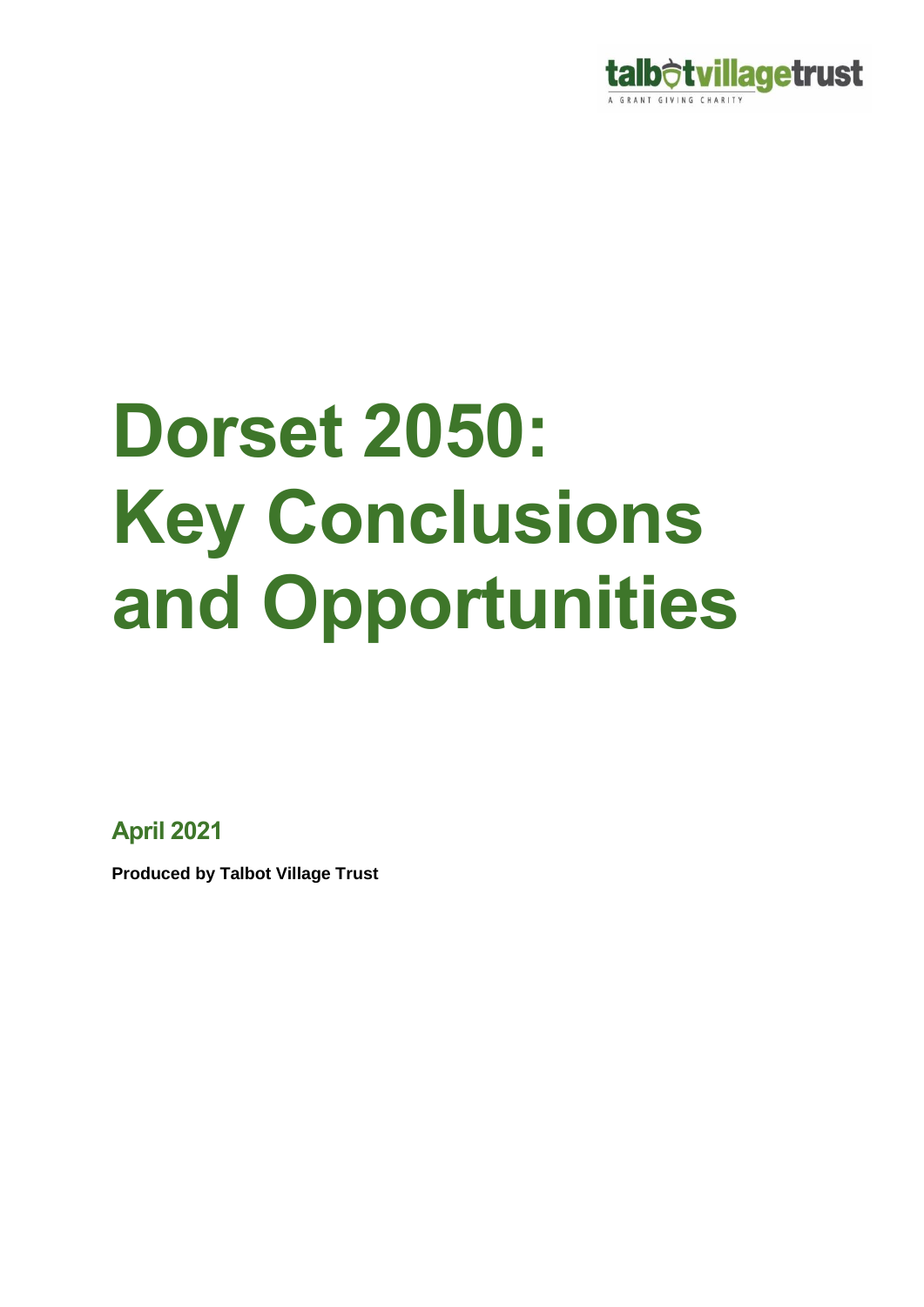

# **Our learning**

Last year, we decided that we needed to spend time learning about the difference that our giving can make, in the long-term, to the communities that live and work in South East Dorset.

We wanted to learn more about the world we are living in and what this may look like in the future, hearing from experts in the immediate area, as well as those living and working within the whole county. We were also keen to be inspired about work that was happening further afield, and in counties with similarities to ours, which we would otherwise be unaware of. By building our knowledge and understanding, we hope to play a more useful role within society, and for the communities that we exist to serve, in the future.

We are a well-established funder and one of the leading benefactors in Bournemouth, Christchurch, Poole, East Dorset and Purbeck. We know that we have enabled much good work over the years, and we can see this in the many buildings that we have contributed to, in addition to the many funding relationships which we have developed and maintained.

In recent years, we have wondered how our giving could be expanded beyond capital costs and be used to achieve the societal changes that we believe are needed in South East Dorset. Our learning has focused on key themes which we believe to be the biggest challenges that we are facing, both now and in the future. We believe that many of these issues are interconnected and that tackling them is complex. For us to play our role in transforming society in the long-term, we believe our grant giving needs to become more transformative and less programmatic. We are keen to address the root causes of these issues with our future grant giving.

During our learning process, we have been delighted to hear from a broad range of leading subject experts living and working locally, as well as further afield; counsellors, researchers, think tanks, academics, campaigners and activists, school leaders, teachers, educators, social entrepreneurs, frontline community workers and people with many different lived experiences of social issues. Therefore, we do not seek credit for the conclusions or insights in this document as they have come from the hard work and generosity of others who have informed, inspired and challenged us in equal measure.

We have summarised our key areas of learning on the following page, and more comprehensive information can be found within our Emergent Enquiry document.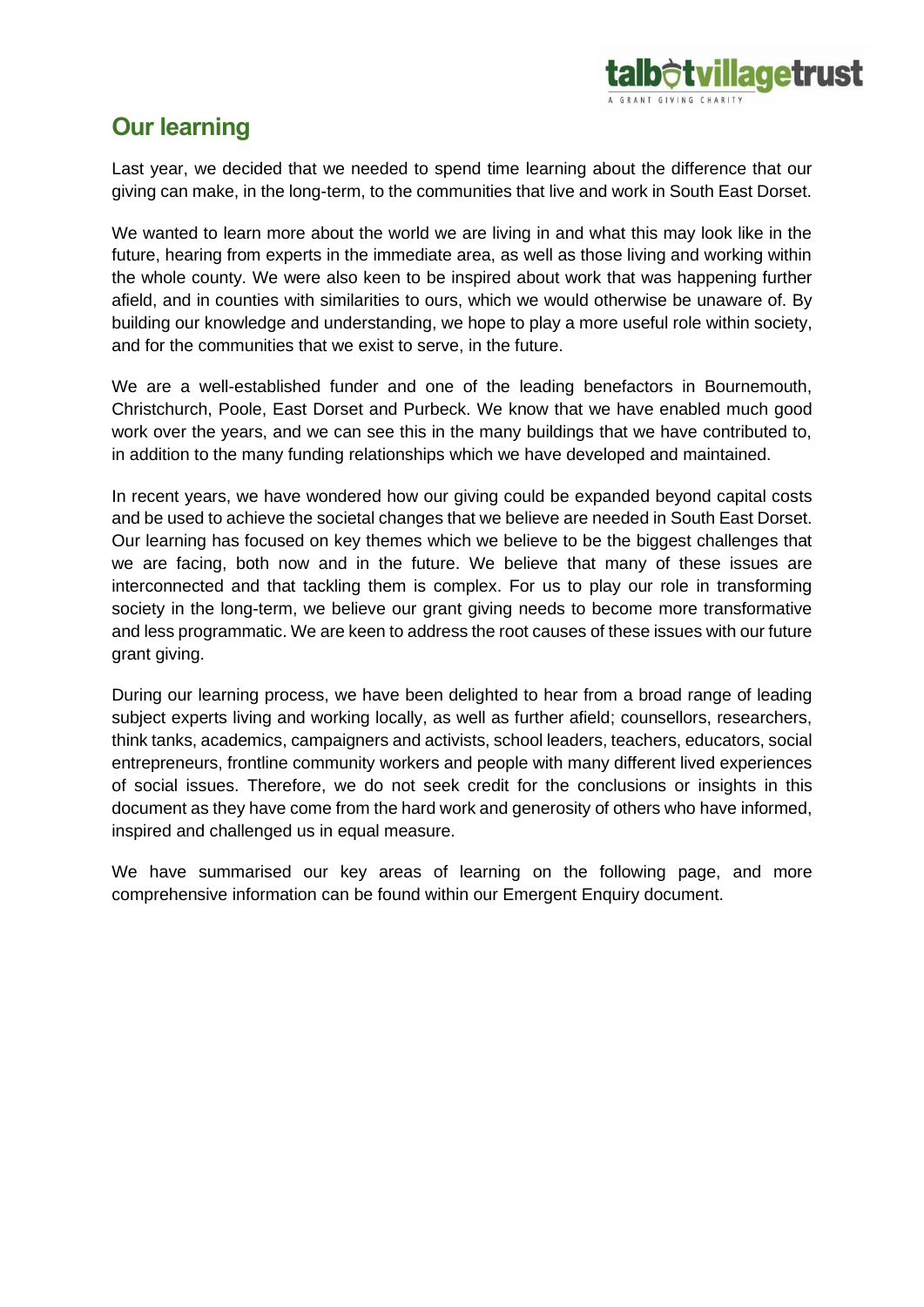# **alb<del>ò</del>tvillagetrust**



# **Key Conclusions**

We have seen, heard and felt the passion of many people dedicated to making South East Dorset a better place for everybody. This is in addition to the insight and inspiration that has come from people doing interesting and innovative work in other areas. The breadth of our learning has meant that our focus on any one single issue has not been a deep dive. We will need to develop even more knowledge of the issues we choose to fund in the coming years.

From our insight, we believe that there are six key issue areas that pose significant challenges in realising an equitable and just future for everybody in the region. If action is not taken, we believe that these issues will remain the same at best, and in all likelihood continue to worsen for people.

We have heard that there are many divisions in South East Dorset which are seen and felt in different ways. We want the future to be better and brighter for everyone, and believe that our grant giving needs to be directed to those who face the biggest barriers and struggle the most.

#### **1. Generational divisions**

We know that many older people come to our county to retire and that we have an ageing population. In contrast to this, many young people who grow up in the area move away when they get older.

We have heard from many experts that we live in an ageist world where generations of people exist side by side, but with limited interaction with each other. Systems and services are based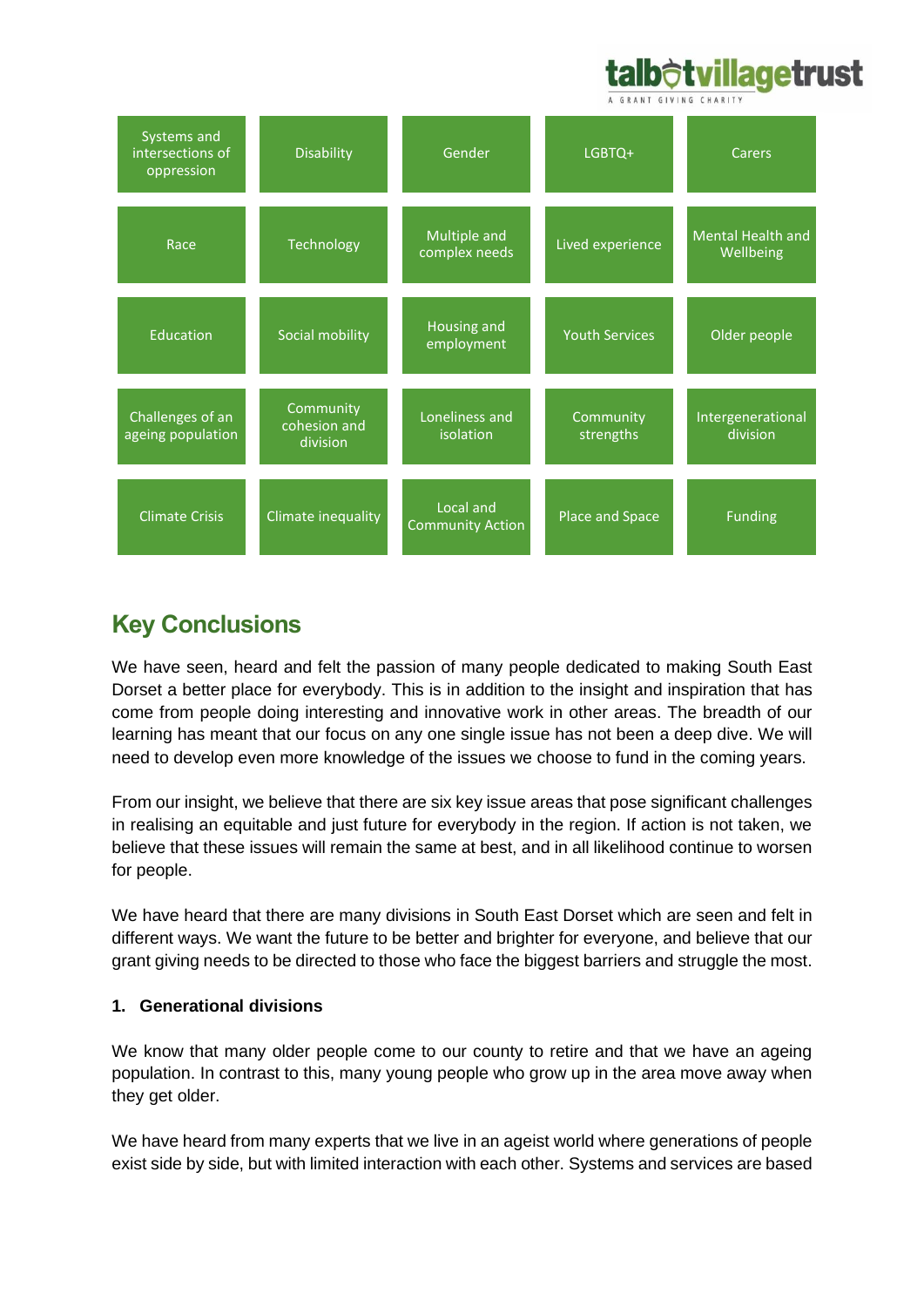on age. People are disenfranchised from each other. Many people are lonely and isolated. This disconnection leads to the existence and perpetuation of negative views of people from generations that are different to yours.

**b<del>ô</del>tvillagetrust** 

We have heard that when communities are divided from each other by age, they lose out on valuable and reciprocal learning and do not benefit from mutually beneficial relationships that provide them with a different outlook and nurture respect across generations.

A future where people are segregated and separated by age is not the future we want to see.

#### **2. Inequitable opportunities for children and young people**

We have heard from marginalised young people directly, as well as from those who work with them, that life can be difficult. We have been shocked and saddened by the common experiences of children and young people who are disabled, have caring responsibilities, are from communities of colour, live in poverty, experience mental health issues or have been in care. We now understand that these young people are often the most vulnerable, traumatised, and overlooked within society and the systems that they are nurtured and developed within. Whilst everybody's experiences are unique to their situation, these young people are more likely than their more privileged peers to be absent from the classroom, to be bullied, to be excluded, to achieve lower grades, have lower aspirations and are less likely to go on to further training, education and employment. Their lifelong chances are restricted by the circumstances they are in.

We believe that all children and young people, including the most marginalised, have huge potential to positively contribute to the region. We want to see a future where children and young people from all backgrounds flourish and succeed.

#### **3. Access to information, support and guidance**

We have heard that it is difficult to navigate your way through the system when you are in need of information, support and guidance. Whilst there are many people and organisations doing great work, it can be difficult to know what you need and want, find where to get this and then be able to access it in a way that suits you. We understand that services operate within systems that are siloed and disjointed, which separate people into groups according to different sets of needs. This in itself does not help people.

We have heard that those living within villages and rural areas find it difficult to access services that are largely based within more urban areas, and that they are often overlooked.

We have been told that being passed from pillar to post at the times when you are most desperate only worsens the situation that you are in. It is easy to fall between the gaps because you do not fit neatly into any one service or system.

We have also heard that those who are most socially excluded are also digitally excluded and that the digital revolution is leaving many people behind. Whilst tech solutions could enable people to access information support, advice and guidance as and when they need it, it is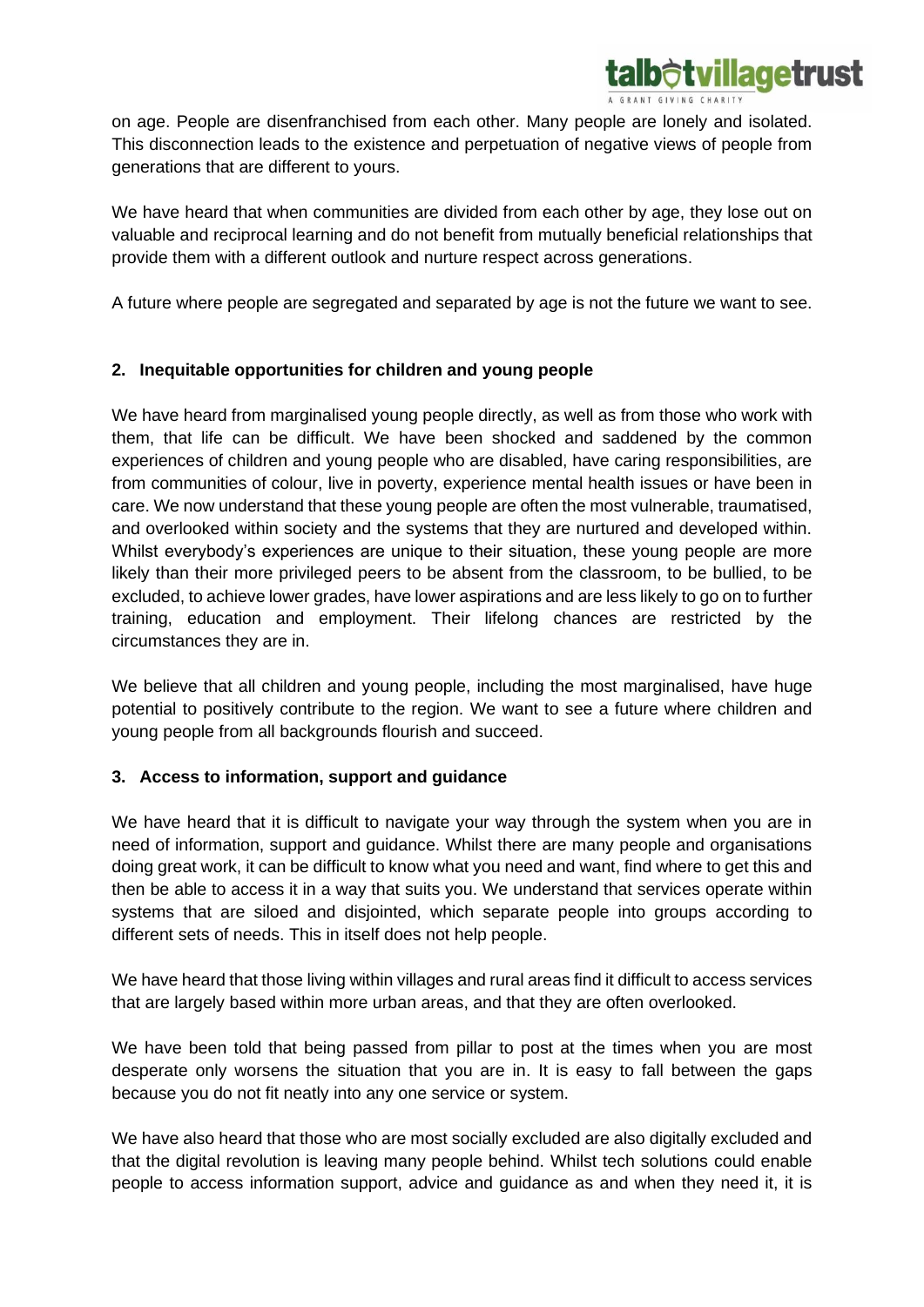

unlikely that those who are most in need will benefit from this unless they can access and use tech with confidence.

We do not want to see a world where the most vulnerable continue to struggle to find the information, guidance and support that they need, and continue to be failed by the currently available services and systems.

#### **4. Absence of safe spaces**

We have heard time and time again about the importance of safe spaces and the distinct lack of them within the area for those who are most marginalised. This is particularly acute for people from the LGBTQ+ community, young people, people of colour, migrants, homeless people, people who use drugs and alcohol and those who experience mental health issues.

We have heard that funding cuts have led to the closure of buildings and the withdrawal of support that has previously existed. This has worsened many people's situations and will continue to do so in the future.

We want to see a world where everybody is afforded the luxury of feeling safe within their community.

#### **5. Mental health and wellbeing**

We have heard that many people struggle with their mental health and wellbeing and that access to the right support, at the right time and in the right way, is limited. There is not enough focus on preventing mental health problems from developing, coupled with restricted levels of funding based on the levels of need with the area. Consequently, many people are left alone to cope with the consequences of this reality. For some, this leads people to taking their own lives and for others it can mean they are unable to work, become homeless, become socially isolated and withdrawn and / or use drugs and alcohol to cope with the pain that they are in. We have heard that those with the most complex lives and the most complex mental health issues do not easily fit within current services and are the most likely to be left behind.

We have heard that whilst young people are more aware of their mental health and wellbeing, and that of their peers, many still feel stigmatised and unable to ask for support, When they do, more often than not, it is not available without having to wait for an unreasonable length of time.

We have heard that services are overwhelmed and simply cannot cope with the current demand, let alone the rise that is predicted in response to the pandemic and the economic consequences of it.

We believe that whilst there are initiatives to build individual and community resilience and that awareness of mental health issues is much stronger now than it has been in previous generations, this is not enough.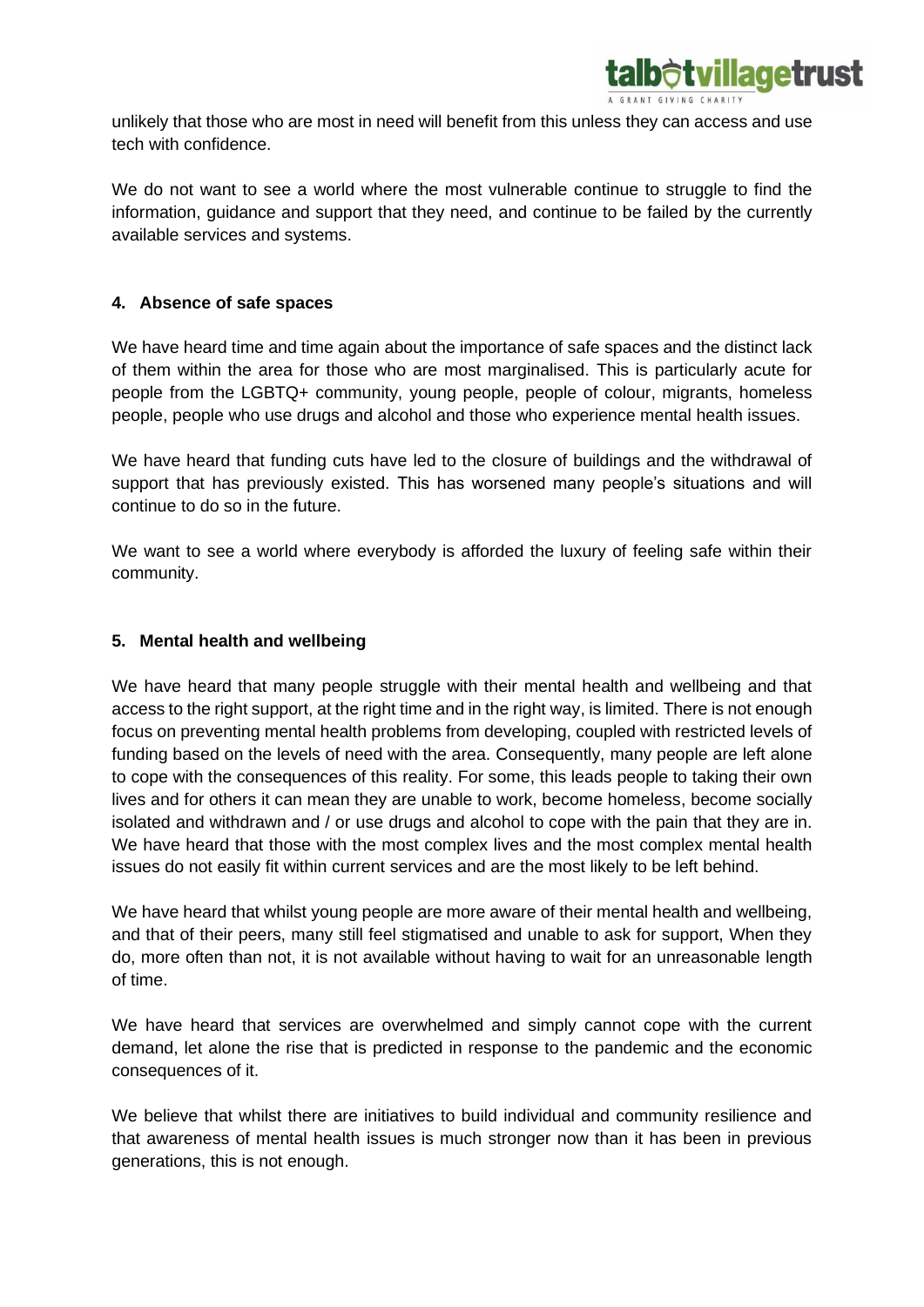

We want to see a world that is better equipped to both prevent people from developing mental health issues andprovide timely and effective support for those who need it.

#### **6. Climate action**

We have heard that the climate crisis is the biggest global crisis of our time and that it requires urgent action everywhere, including in South East Dorset, before the damage that people have done to the planet becomes irreversible. Whilst the challenge which this understandably poses is daunting and overwhelming, we have been inspired to understand that individual and collective community action is key, alongside global action from international governments.

We have heard that our government has been slow to act and that our local authorities have only recently developed their climate strategies. People are beginning to come together in some places within the region to share ideas, support each other and take positive action where they can. This is largely reliant on the work of passionate and committed volunteers who have an interest in the environment. The majority of people in Dorset are not yet part of the solution, but generations to come will face the consequences, with the most marginalised feeling it the most.

We want to live in a world where everybody understands the threat that the climate crisis brings to our communities and can play their part in cumulatively reducing the damage that people are causing to the planet.

\_\_\_\_\_\_\_\_\_\_\_\_\_\_\_\_\_\_\_\_\_\_\_\_\_\_\_\_\_\_\_\_\_\_\_\_\_\_\_\_\_\_\_\_\_\_\_\_\_\_\_\_\_\_\_\_\_\_\_\_\_\_\_\_\_\_\_\_\_\_\_\_\_

In addition to these key conclusions, we have been surprised to hear about the challenges that sit within the funding world itself, and how the good intentions of philanthropists, trusts and foundations can prevent people and organisations from getting on and doing the work that needs to be done, despite their best intentions. Complex application processes, funder preferences and only funding those you know can be deeply problematic, especially for the smallest, grass roots organisations who often fall underneath the radar, yet do amazing work at very little cost.

We have heard that there is a desperate need to provide core funding and develop trusting relationships between grant makers and grantees, with appropriate levels of support and due diligence to enable money to flow to where it is most needed.

We have heard that some individuals and groups, particularly those of colour, have such low expectations of ever successfully receiving a grant that their need for financial support has been almost completely overlooked. These individuals and groups are largely excluded from grant making and are unable to benefit from funding in the way that their white counterparts do.

We do not want philanthropists, trusts and foundations in Dorset to continue to be disconnected and separated from the communities they exist to serve.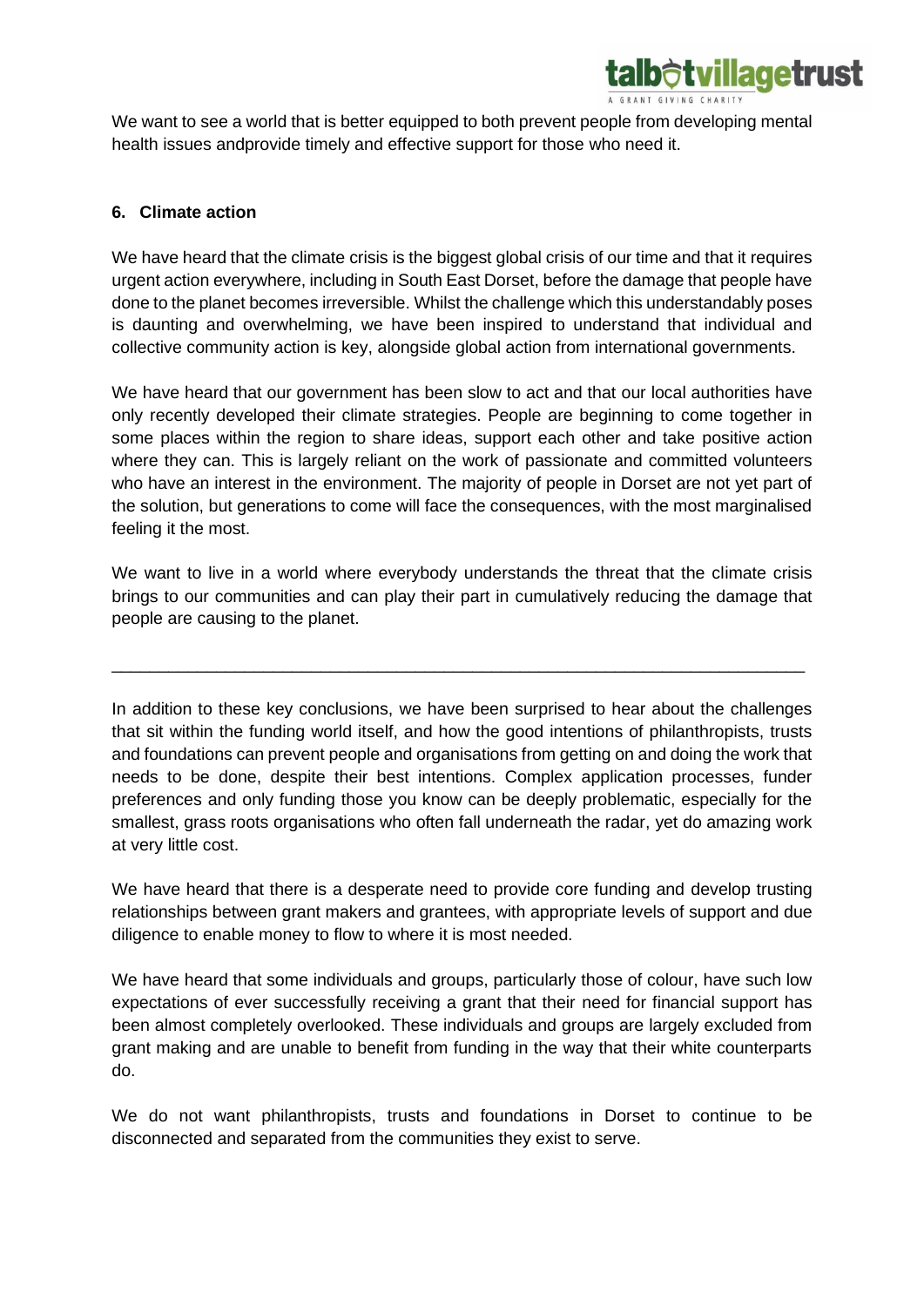

## **Opportunities for philanthropic capital**

Based on the findings from our research and our own reflections on where we feel the trust can have most impact, we have identified six areas that we feel are potentially those which we wish to focus our grant-making on. These are outlined below in no particular order, they are not set in stone, and are not by any means the only things that we are interested in hearing about. We are keen to better understand the differences that our funding can have if we move from being a trust which primarily focuses on capital costs, to a transformative funder that can enable long-term and systemic change. We are keen to avoid becoming a programmatic funder as the challenges that we see are complex and require systemic changes within our communities.

We want our region to be a place for everybody, that others can look to for inspiration, innovation and best practice. To do this, we need to learn from the rest of the world and commit our time, energy and resources to enable societal change.

We are keen to hear the thoughts and views of some of the experts we have met to help us shape our future funding even further, through asking the following questions.

#### *1. Making Dorset a place for people of all ages:*

- a) What would a programmatic funder do to help make this happen?
- b) What would a transformative funder do to help make this happen?

#### *2. Making Dorset a place where all young people can thrive:*

- a) What would a programmatic funder do to help make this happen?
- b) What would a transformative funder do to help make this happen?

#### *3. Making Dorset a place where the most vulnerable can access the information and support they need:*

- a) What would a programmatic funder do to help make this happen?
- b) What would a transformative funder do to help make this happen?

#### *4. Making Dorset a safe place for everybody:*

- a) What would a programmatic funder do to help make this happen?
- b) What would a transformative funder do to help make this happen?